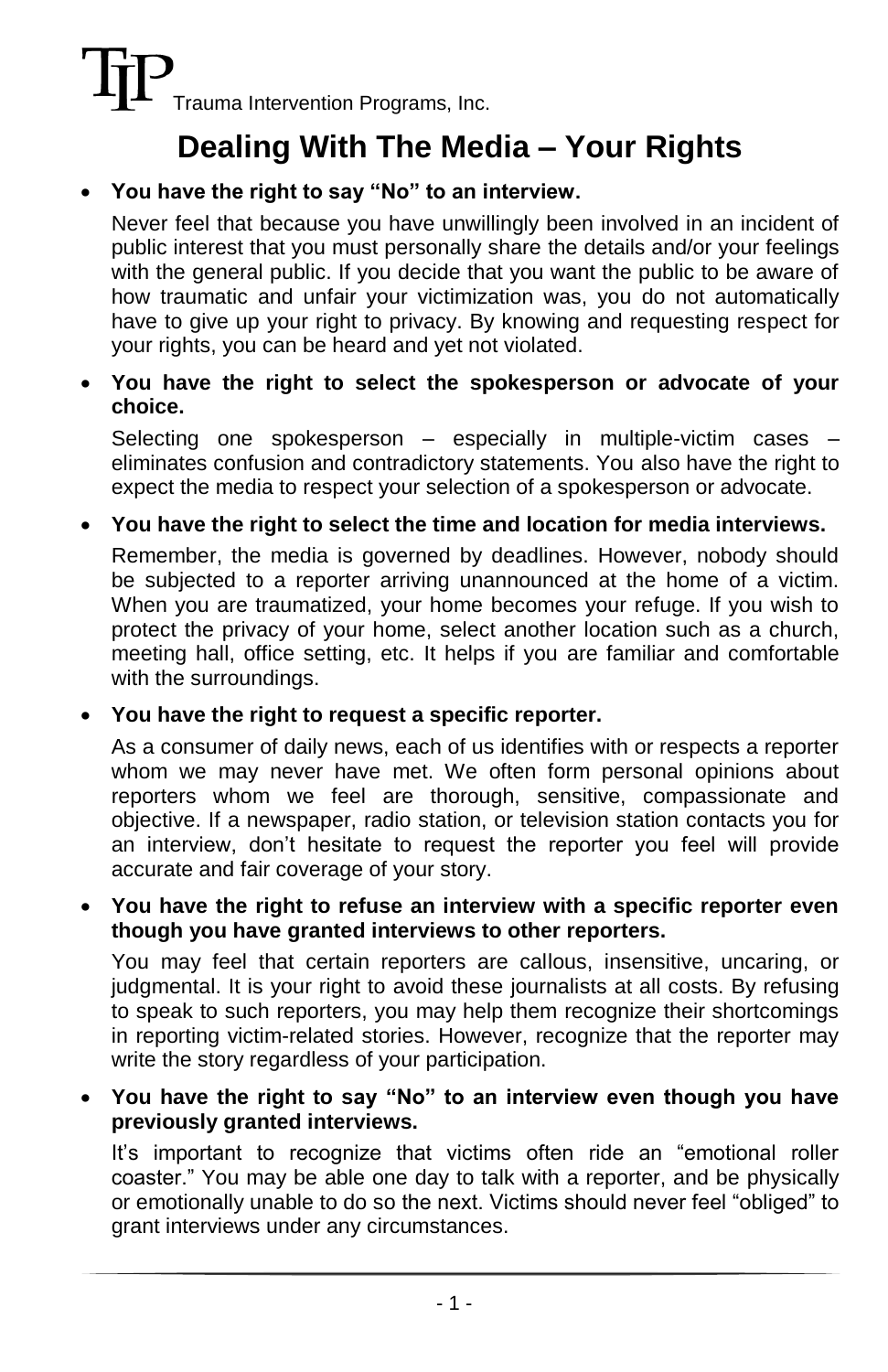

#### **You have the right to release a written statement through a spokesperson in lieu of an interview.**

There may be times when you are emotionally incapable of speaking with the media, but you still wish to express your point of view. Writing and distributing your statement through a spokesperson allows you to express your views without personally granting interviews.

#### **You have the right to exclude children from interviews.**

Children already suffering from the trauma of crime are often re-traumatized by exposure to the media. Children often lack the means to verbalize their emotions and may be misinterpreted by both the media and the public. You have a responsibility to protect the interest of children at all cost!

 **You have the right to refrain from answering any questions with which you are uncomfortable or that you feel are inappropriate.** 

You should never feel you have to answer a question just because it's being asked.

 **You have the right to know in advance what direction the story about your victimization is going to take.** 

You have the right to know what questions reporters will ask you, along with the right to veto any questions. This places you in a partnership with the reporter who is covering the story.

 **You have the right to ask for review of your quotations in a storyline prior to publication.** 

Articles are reviewed and revised by editors who have neither seen nor spoken to you. All too often, victims' statements and the intended impact of their remarks are misinterpreted or inaccurate. To protect your interests and the message you wish to convey, you have the right to request for a review of direct quotations attributed to you in the storyline.

 **You have the right to avoid a press conference atmosphere and speak to only one reporter at time.** 

At a time when you are in a state of shock, a press conference atmosphere with numerous reporters can be confusing and emotionally draining. If a press conference is absolutely unavoidable, you have the right to select one reporter to ask questions for the majority present.

 **You have the right to demand a retraction when inaccurate information is reported.** 

All news mediums have methods of correcting inaccurate reporting or errors in stories. Use these means to correct any aspect of media coverage which you feel is inaccurate.